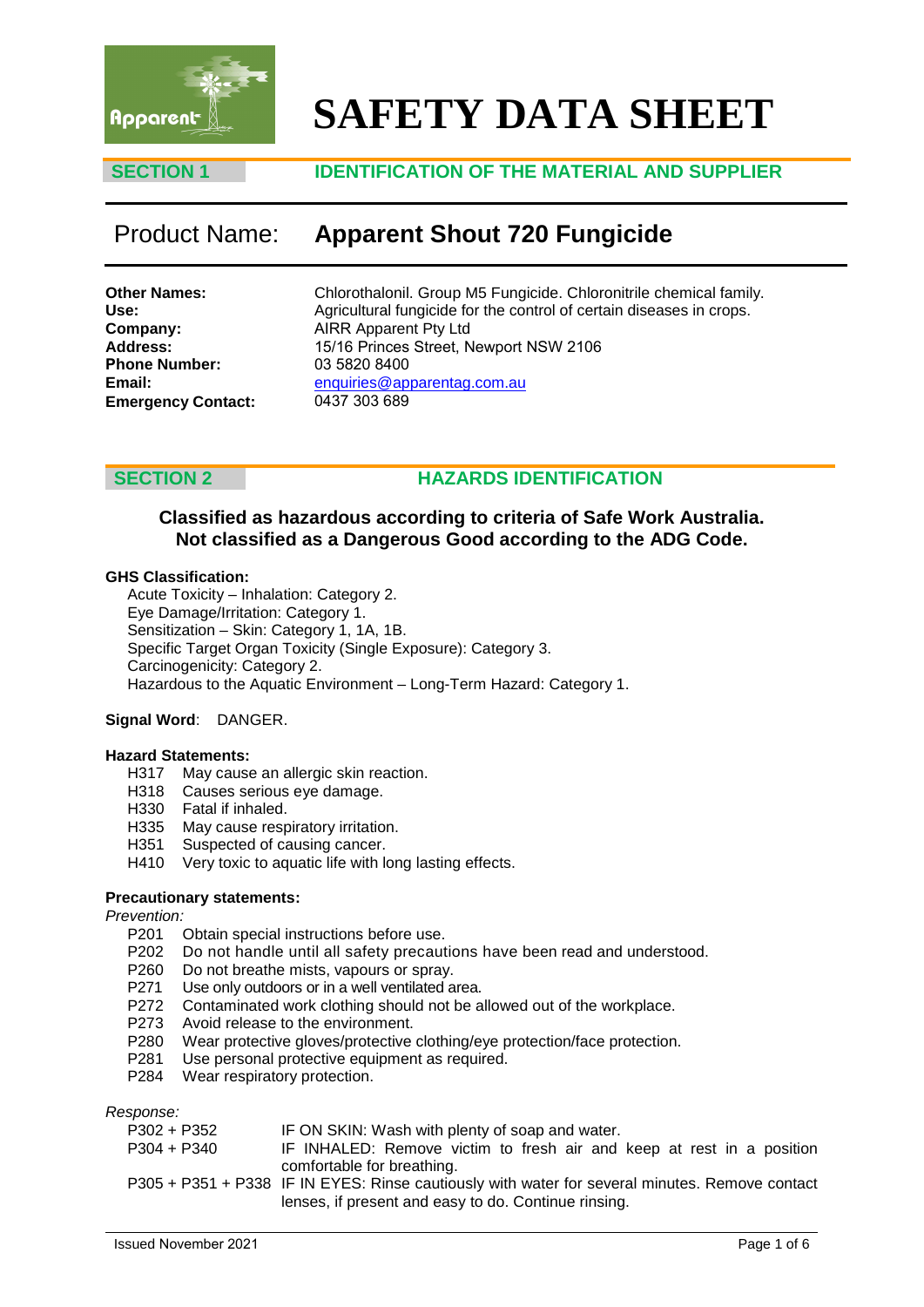### **SECTION 2 HAZARDS IDENTIFICATION** (Continued)

| Response (Cont): |                                                                  |
|------------------|------------------------------------------------------------------|
| $P308 + P313$    | IF exposed or concerned: Get medical advice/attention.           |
| P312             | Call a POISON CENTER or doctor/physician if you feel unwell.     |
| P321             | Specific treatment: see Safety Directions on the product label.  |
| $P333 + P313$    | If skin irritation or rash occurs: Get medical advice/attention. |
| P363             | Wash contaminated clothing before reuse.                         |
| P391             | Collect spillage.                                                |
|                  |                                                                  |

#### *Storage and Disposal:*

| P403 + P233      | Store in a well-ventilated place. Keep container tightly closed.       |
|------------------|------------------------------------------------------------------------|
| P405             | Store locked up.                                                       |
| P <sub>501</sub> | Dispose of contents/container in accordance with national regulations. |



### **SECTION 3 COMPOSITION/INFORMATION ON INGREDIENTS**

| <b>Ingredients:</b>                                                |                   |                   |
|--------------------------------------------------------------------|-------------------|-------------------|
| <b>CHEMICAL</b>                                                    | <b>CAS NUMBER</b> | <b>PROPORTION</b> |
| Chlorothalonil                                                     | 1897-45-6         | 720 g/L           |
| Other ingredients (including water) determined not to be hazardous |                   | <b>Balance</b>    |

### **SECTION 4 FIRST AID MEASURES**

#### **FIRST AID**

| <b>Ingestion:</b> | If swallowed do NOT induce vomiting. If poisoning occurs, contact a Doctor or Poisons   |
|-------------------|-----------------------------------------------------------------------------------------|
|                   | Information Centre. Phone 131 126. If swallowed, do not induce vomiting. Rinse any      |
|                   | residual product from mouth and lips. Give water to drink and seek medical help. Do not |
|                   | give anything by mouth to a semi-conscious or unconscious person. If vomiting occurs,   |
|                   | give more water to drink to assist dilution.                                            |

- **Eye contact:** Immediately hold eyes open and flood with clean water until chemical is removed. Ensure irrigation under eyelids by occasionally lifting them. Do not try to remove contact lenses unless trained. If irritation occurs and persists, see a doctor.
- **Skin contact:** If on skin wash with soap and water. If irritation occurs and persists, see a doctor. Remove contaminated clothing and launder before re-use.
- **Inhalation:** Remove to fresh air and observe until recovered. If effects persist, seek medical advice.

**Advice to Doctor:** No specific antidote. Treat symptomatically.

#### **SECTION 5 FIRE FIGHTING MEASURES**

**Specific Hazard:** Considered low risk due to water content, however upon evaporation of water the product is combustible. Low risk of explosion if involved in a fire.

**Extinguishing media:** Extinguish fire using media suited to burning material. If containers are ruptured contain all runoff. Preferred extinguishing media: alcohol resistant foam, CO<sub>2</sub> or dry chemical. Soft stream water fog if no alternatives. DO NOT use water jet. Contain all runoff.

**Hazards from combustion products:** When heated to dryness, this product contains combustible organic components that may burn and decompose during a fire producing dense black smoke containing hazardous products of combustion that can be both toxic and irritating.

**Precautions for fire-fighters and special protective equipment:** Isolate fire area. Evacuate downwind residents. Wear full protective clothing and self contained breathing apparatus. Do not breathe smoke or vapours generated. Evacuate personnel to a safe area.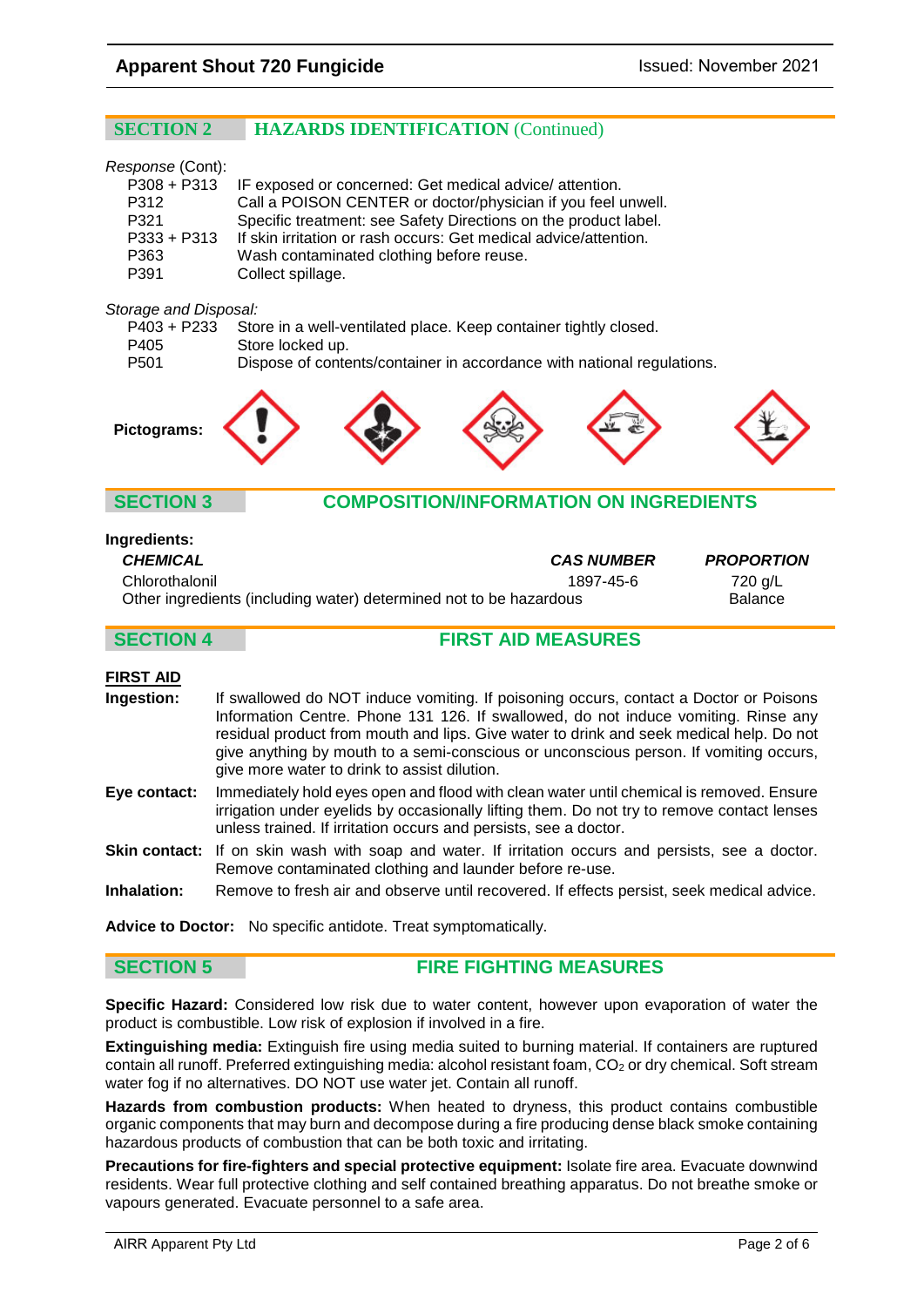**SECTION 6 ACCIDENTAL RELEASE MEASURES** 

**Emergency procedures:** Wear cotton overalls buttoned to the neck and wrist, washable hat, elbowlength PVC gloves and goggles and disposable mist mask covering mouth and nose. In the case of spillage, stop leak if safe to do so, and contain spill. Contain and absorb spilled material with absorbent material such as sand, clay, cat litter or material such as vermiculite. Collect recoverable product for use as labelled on the product. Vacuum, shovel or pump contaminated spilled material into an approved container and dispose of waste as per the requirements of Local or State Waste Management Authorities. Keep out animals and unprotected persons.

**Material and methods for containment and cleanup procedures:** To clean spill area, tools and equipment, wash with a solution of soap, water and acetic acid/vinegar. Follow this with a neutralisation step of washing the area with a bleach or caustic soda ash solution. Finally, wash with a strong soap and water solution. Absorb, as above, any excess liquid and add both solutions to the drums of waste already collected.

Do NOT allow spilled product or wash solution to enter sewers, drains, dams, creeks or any other waterways.

### **SECTION 7 <b>HANDLING AND STORAGE**

**Precautions for Safe Handling:** Ensure containers are kept closed until using product. Attacks eyes and skin. Avoid contact with eyes and skin. DO NOT inhale spray mist. Repeated exposure may cause allergic disorders. Sensitive workers should use protective clothing. When preparing spray and using prepared spray wear cotton overalls buttoned to the neck and wrist, washable hat, elbow-length PVC gloves and goggles and disposable mist mask covering mouth and nose. If clothing becomes contaminated with product or wet with spray remove clothing immediately. If product on skin immediately wash area with soap and water. If product in eyes, wash out immediately with water. After use and before eating, drinking or smoking, wash hands, arms and face thoroughly with soap and water. After each day's use, wash gloves, goggles and contaminated clothing.

**Conditions for Safe Storage:** Store in the closed, original container in a cool, well-ventilated area. DO NOT store for prolonged periods in direct sunlight. Store in a locked room or place away from children, animals, food, feedstuffs, seeds and fertilisers. Ideally, the product should be stored below 30°C. This product is a Schedule 6 Poison (S6) and must be stored, transported and sold in accordance with the relevant Health Department regulations. Not classified as a Dangerous Good.

#### **SECTION 8 EXPOSURE CONTROLS / PERSONAL PROTECTION**

#### **Exposure Guidelines:**

Exposure guidelines have not been established for this product by Safe Work Australia, however the manufacturer recommends the following guideline for chlorothalonil.

| <b>Atmospheric Contaminant</b> | <b>Exposure Standard (TWA)</b> | $STEL$ (mg/m <sup>3</sup> ) |
|--------------------------------|--------------------------------|-----------------------------|
| chlorothalonil                 | $J.1 \text{ mg/m}^3$           |                             |
|                                |                                |                             |

TWA = Time-weight Average STEL = Short term Exposure Limit

#### **Biological Limit Values:**

No biological limit allocated.

#### **Engineering controls:**

Use in well ventilated area only. Use local exhaust at all process locations where spray may be emitted. Ventilate all transport vehicles prior to unloading. Keep containers closed when not in use

#### **Personal Protective Equipment (PPE):**

General: When preparing spray and using prepared spray wear cotton overalls buttoned to the neck and wrist, washable hat, elbow-length PVC gloves and goggles and disposable mist mask covering mouth and nose. If clothing becomes contaminated with product or wet with spray remove clothing immediately. If product on skin immediately wash area with soap and water. If product in eyes, wash out immediately with water. After use and before eating, drinking or smoking, wash hands, arms and face thoroughly with soap and water. After each day's use, wash gloves, goggles and contaminated clothing.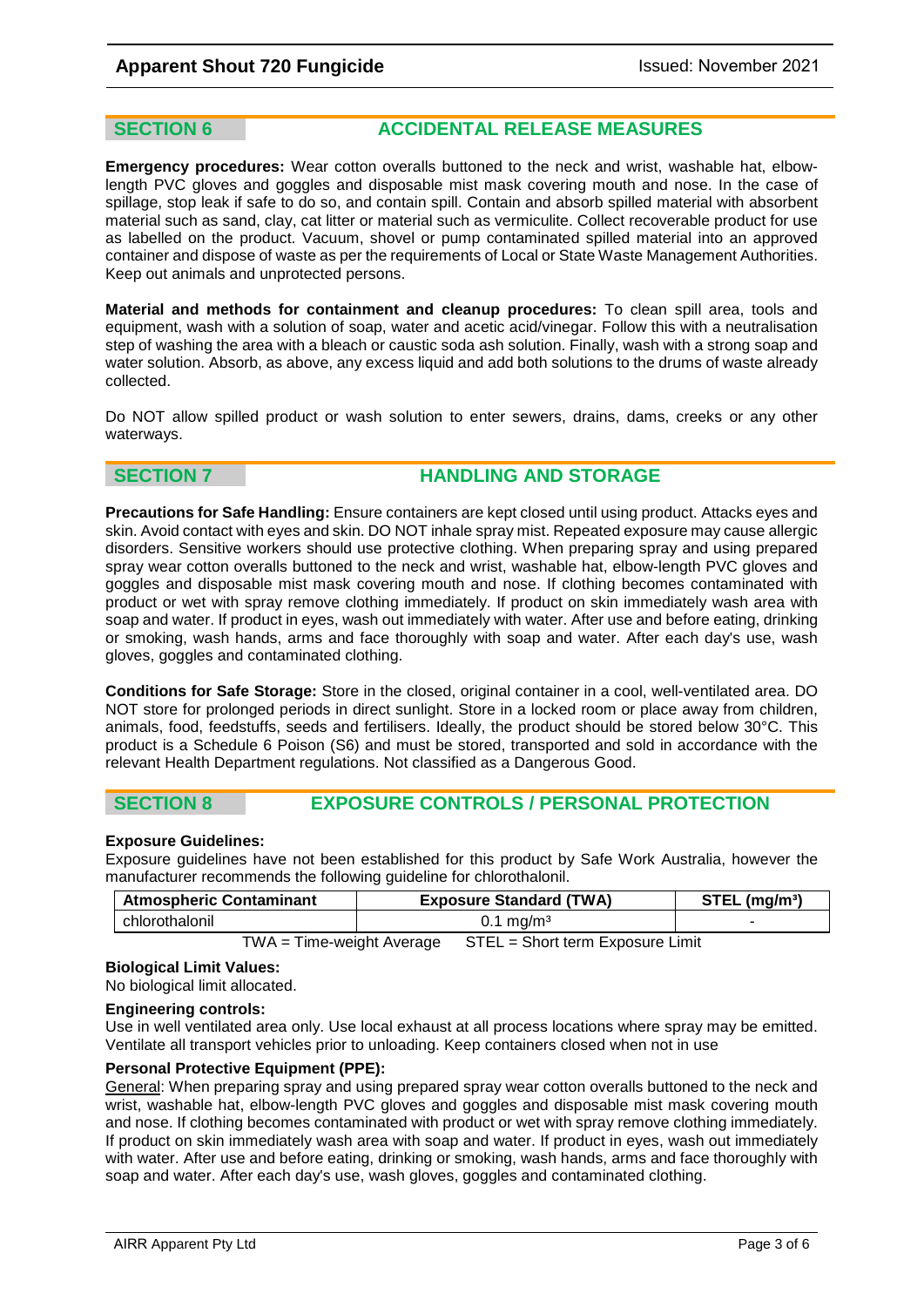### **SECTION 8 EXPOSURE CONTROLS / PERSONAL PROTECTION** (Continued)

Personal Hygiene: Attacks eyes and skin. Avoid contact with eyes and skin. DO NOT inhale spray mist. Repeated exposure may cause allergic disorders. Sensitive workers should use protective clothing. Clean water should be available for washing in case of eye or skin contamination. Wash skin before eating, drinking or smoking. Shower at the end of the workday.

### **SECTION 9 PHYSICAL AND CHEMICAL PROPERTIES**

| Appearance:                 | Smooth creamy light grey liquid suspension. |
|-----------------------------|---------------------------------------------|
| Odour:                      | Slightly pungent odour.                     |
| <b>Boiling point:</b>       | No data available.                          |
| <b>Freezing point:</b>      | No data available.                          |
| <b>Specific Gravity:</b>    | Approximately 1.3 g/mL.                     |
| <b>Solubility in Water:</b> | Product suspends in water.                  |
| pH:                         | No data available.                          |
| <b>Flammability:</b>        | No data available.                          |
| <b>Corrosive hazard:</b>    | Not corrosive.                              |
| Flashpoint (°C):            | Not flammable.                              |
| <b>Poisons Schedule:</b>    | This product is a schedule 6 (S6) poison.   |
| <b>Formulation Type:</b>    | Suspension Concentrate (SC).                |
|                             |                                             |

### **SECTION 10 STABILITY AND REACTIVITY**

**Chemical Stability:** Product is considered stable in ambient conditions for a period of at least 2 years after manufacture.

**Conditions to avoid:** Do not store for prolonged periods in direct sunlight.

**Incompatible materials:** Incompatible with strong acids, bases and oxidizing agents.

**Hazardous decomposition products:** Product is only likely to decompose after heating to dryness, following by continuing heat. This product contains combustible organic components that may burn and decompose during a fire producing dense black smoke containing hazardous products of combustion that can be both toxic and irritating Do not store for prolonged periods in direct sunlight. Avoid oxidizing materials.

**Hazardous reactions:** Will not polymerise.

#### **SECTION 11 TOXICOLOGICAL INFORMATION**

No specific data is available for this product as no toxicity tests have been conducted on this product. Information presented is our best judgement based on similar products and/or individual components. As with all products for which limited data is available, caution must be exercised through the use of protective equipment and handling procedures to minimise exposure.

#### *Potential Health Effects:*

#### **ACUTE EFFECTS**

- **Swallowed:** The acute oral toxicity LD<sub>50</sub> (rat) > 5000 mg/kg. Ingestion may cause irritation to the mouth, throat and stomach. Possible symptoms include nausea, vomiting and central nervous system depression.
- **Eye:** Can be severely irritating to the eyes. Can cause eye damage unless immediately washed out of the eyes.
- **Skin:** The acute dermal toxicity LD<sub>50</sub> (rabbit) > 4000 mg/kg. Avoid skin contact. May cause skin irritation. May cause skin sensitisation.
- **Inhaled:** This product is toxic if inhaled. Acute inhalation  $LC_{50} = 0.6$  mg/L/4 hour. May irritate the respiratory tract. Breathing in high concentrations of this material may cause headache, nausea, dizziness and weakness.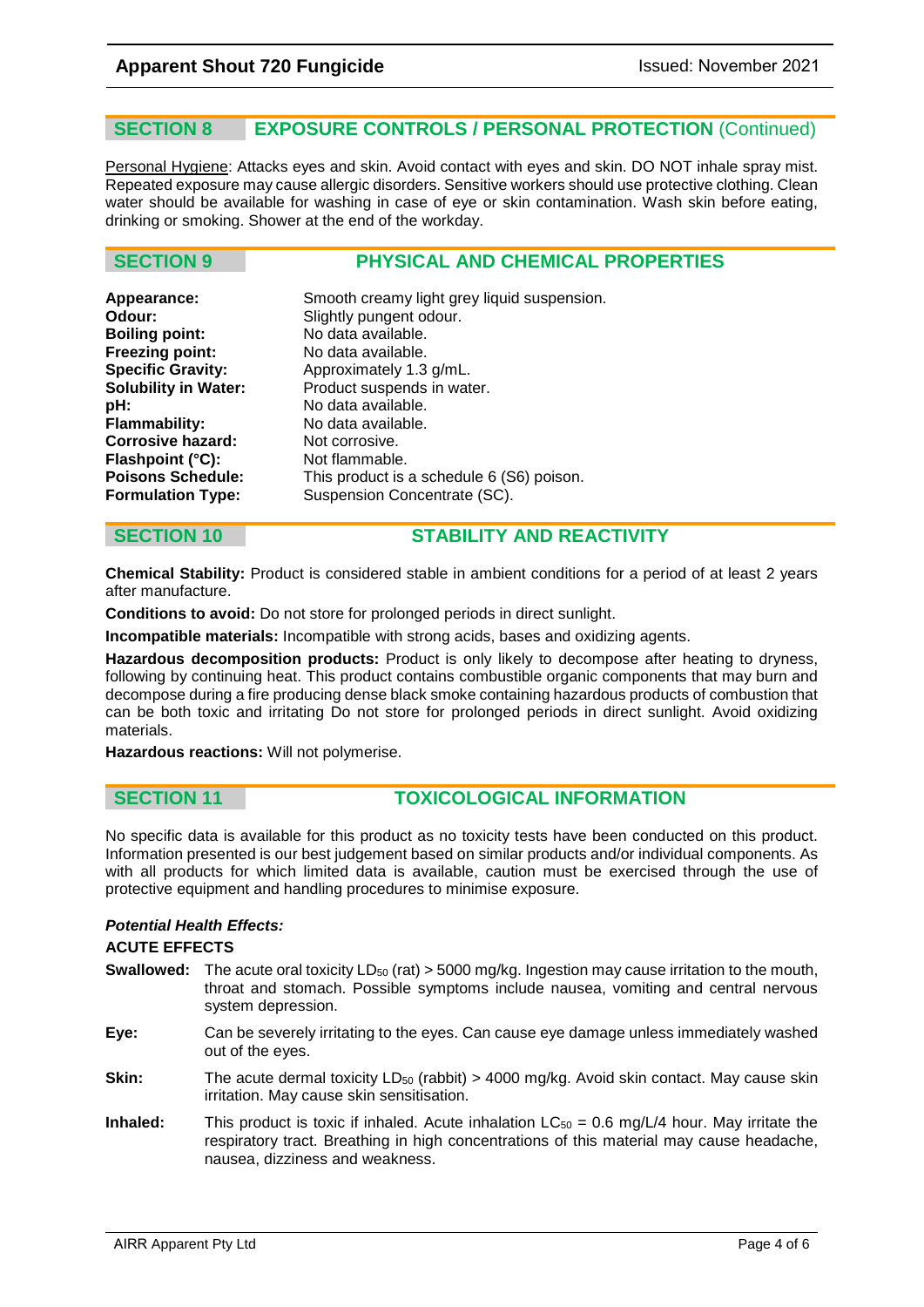### **SECTION 11 TOXICOLOGICAL INFORMATION** (Continued)

#### **Long Term Exposure:**

**Chronic toxicity:** Extensive testing of chlorothalonil has found no evidence of mutagenic, neurotoxic, teratogenic or reproductive effects. Subchronic toxicity studies in dogs have shown kidney toxicity, and chronic toxicity studies in rats and mice have shown kidney and forestomach tumours at high doses. This is not considered to be a risk to humans when handled and used as directed on the label.

Chlorothalonil is rapidly excreted, primarily unchanged, from the body. It is not stored in animal tissues.

Safe Work Australia has classified chlorothalonil in the occupational environment as a Carcinogen Category 3 substance. This means that the substance is not classifiable as to carcinogenicity to humans.

### **SECTION 12 ECOLOGICAL INFORMATION**

**Environmental Toxicology:** Chlorothalonil is highly toxic to fish and aquatic organisms. Toxicity to fish: Rainbow trout LC<sub>50</sub> (96 hr) 0.043 mg/L; Bluegill sunfish LC<sub>50</sub> (96 hr) 0.059 mg/L. Toxic to Algae: Selanastrum capricornutum EC<sub>50</sub> (120 hr) 210 µg/L. Toxic to aquatic invertebrates: *Daphnia magna* EC<sub>50</sub> (48 hr) 0.07 mg/L. Low toxicity to bees. Low toxicity to birds Mallard duck  $LD_{50}$  > 4640 mg/kg.

**Environmental Fate:** Chlorothalonil has low mobility in soil. Chlorothalonil is moderately persistent. In aerobic soils, the half-life is from 1 to 3 months. Increased soil moisture or temperature increases chlorothalonil degradation. It is not degraded by sunlight on the soil surface. In water the half life is 4.5 hours to 9 days. Chlorothalonil does not store in fatty tissues and is rapidly excreted from the body. Its bioaccumulation factor is quite low.

### **SECTION 13 DISPOSAL CONSIDERATIONS**

**Spills and Disposal:** Keep out animals and unprotected persons. Keep material out of streams and sewers. Dispose of drummed wastes, including decontamination solution, in accordance with the requirements of Local or State Waste Management Authorities. On site disposal of the concentrated product is not acceptable. Ideally the product should be used for its intended purpose. If there is a need to dispose of the product, approach local authorities who hold periodic collections of unwanted chemicals (ChemClear®).

*Very dangerous to Aquatic Organisms*: Do NOT allow spilled product or wash solution to enter sewers, drains, dams, creeks or any other waterways.

**Disposal of empty containers:** Triple-rinse containers before disposal. Add rinsings to spray tank. Do not dispose of undiluted chemicals on site. If recycling, replace cap and return clean containers to recycler or designated collection point. If not recycling, break, crush, or puncture and deliver empty packaging to an approved waste management facility. If an approved waste management facility is not available, bury the empty packaging 500 mm below the surface in a disposal pit specifically marked and set up for this purpose, clear of waterways, desirable vegetation and tree roots, in compliance with relevant local, state or territory government regulations. Do not burn empty containers or product.

### **SECTION 14 TRANSPORT INFORMATION**

**Road & Rail Transport:** is not classified as a Dangerous Goods under the Australian Code for the Transport of Dangerous Goods by Road and Rail in containers less than 3000 kilograms. (See special provision AU01). Bulk shipments should use UN 3077, as per below.

**Marine and Air Transport:** Apparent Shout 720 Fungicide is a Marine Pollutant according to International Maritime Dangerous Goods (IMDG) Code and the International Air Transport Association (IATA). If transporting by sea or air the following Dangerous Goods Classification applies:-

UN 3082, Class 9 (Miscellaneous Dangerous Goods), Packing Group III, Proper Shipping Name ENVIRONMENTALLY HAZARDOUS SUBSTANCE, LIQUID, N.O.S. (Contains 72% Chlorothalonil). Hazchem code ●3Z. Hazard Identification Number (HIN) 90. Australian Standards Initial Emergency Response Guide No. 47.